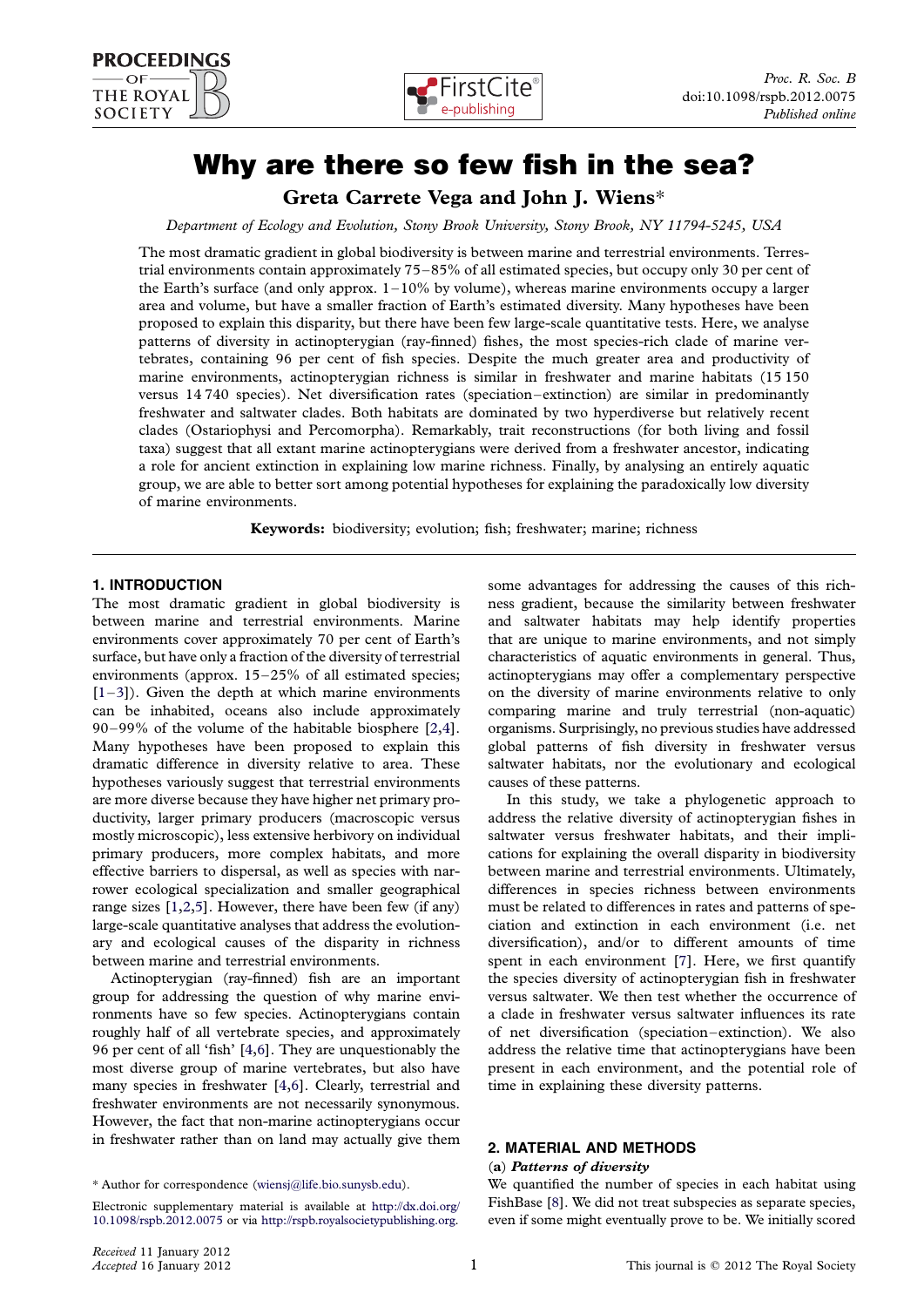each species for occurrence in freshwater, brackish or saltwater environments. Many species occurred in some combination of these three habitat types. To estimate the richness in each environment, species whose range of habitats included freshwater were considered to be freshwater (e.g. diadromous species; following Berra [[9\]](#page-5-0)), and all others were considered saltwater (to avoid counting species that occur in both freshwater and saltwater twice). Relatively few species occur exclusively in brackish water habitats. Alternate ways of categorizing species as freshwater versus saltwater (e.g. any occurrence in the sea as marine) give similar estimates for overall richness in each habitat [\[10](#page-5-0)]. Our summary suggests that only 720 (4%) of actinopterygian species are found in both freshwater and saltwater, so different ways of categorizing these species have little impact on diversity patterns across the group.

We recognize that many new species of fish continue to be described, and that the species numbers we use are therefore underestimates. However, new fish species are being described at similar rates in marine and freshwater environments (with a slightly higher rate in freshwater; [\[10](#page-5-0)]). Thus, extrapolating from these rates, the true richness patterns should parallel our current estimates, with similar numbers in each environment (but slightly more in freshwater; see §3).

## (b) Phylogeny

For phylogenetic analyses, we used the time-calibrated phy-logeny from Alfaro et al. [\[11\]](#page-5-0). This phylogeny is based on extensive taxon sampling across vertebrates using the slowevolving nuclear gene RAG-1, a locus that is widely used in studies of higher level vertebrate phylogeny and dating times (e.g. [\[12](#page-5-0)]). Clade ages were estimated by those authors [\[11](#page-5-0)] using multiple fossil calibration points (both inside and outside actinopterygians) and a relaxed clock model with BEAST [\[13](#page-5-0),[14\]](#page-5-0). The phylogeny [\[11\]](#page-5-0) includes 124 actinopterygian species, representing 20 per cent of actinopterygian families (97 of 476; [[8\]](#page-5-0)). The phylogeny is generally strongly supported, and the topology and divergence dates are largely concordant with traditional estimates of phylogeny and clade ages [[11\]](#page-5-0). Furthermore, the number of species sampled from each of the 22 major clades (see below) relative to the total number of species sampled is proportional to the relative richness of these clades among actinopterygians ( $r^2 = 0.984; p < 0.0001$ ).

#### (c) Diversification rates

We tested whether habitat influences rates of net diversification of actinopterygian clades. The net diversification rate reflects the combined influence of speciation and extinction on diversity (without distinguishing between them), and provides an index that can be used to compare clades of different ages (even if these rates are not constant over time within a clade). We estimated and compared the net diversification rate for 22 non-overlapping higher level clades (corresponding to orders and superorders) that together include nearly all extant actinopterygian species [\(table 1](#page-2-0)). The clades used are effectively the same as those used by Alfaro et al.  $([11];$  $([11];$  $([11];$ their fig. 1), except that we do not treat Scombridae as separate from Percomorpha. Although more extensive phylogenies will doubtless become available in the future, the diversity, ages and relationships of these 22 clades should be relatively stable.

We estimated the net diversification rate for each clade using the method-of-moments estimator for stem-group ages [\[15](#page-5-0)]. We focused on stem-group ages given that for most clades too few species were included in the phylogeny to allow confident estimation of crown-group ages. We used three different measures for the relative rate of speciation and extinction (epsilon, or  $e$ ), including arbitrarily low (0) and high (0.90) values and an intermediate value (0.50). All three values gave similar estimates for the relationship between diversification rate and habitat (see §3). In theory, we could estimate values of  $e$  separately for each clade, but such estimates are often problematic for many clades [\[11](#page-5-0)] and different values of  $e$  seem unlikely to influence the comparisons of net diversification rates among clades. We also confirmed that estimated diversification rates are significantly correlated with the richness of clades ( $e = 0$ :  $r^2 = 0.498$ ,  $p =$ 0.0002;  $e = 0.50$ :  $r^2 = 0.532$ ,  $p = 0.0001$ ;  $e = 0.90$ :  $r^2 =$ 0.625,  $p < 0.0001$ ), such that these net rates are potentially relevant to explaining richness patterns [\[7](#page-5-0)].

If marine environments generally decrease speciation or increase extinction (for example), then clades with more marine species should have a lower net rate of diversification. We quantified the proportion of marine species that each clade contained, again considering marine species as those not occurring in freshwater at all.

Given that clades are not necessarily independent data points (owing to phylogeny), the final estimate of the relationship between diversification rate and habitat was based on phylogenetic generalized least-squares analysis (PGLS; [[16](#page-5-0)]). PGLS analyses were implemented in the R-package CAIC [\[17\]](#page-5-0), using R version 2.12.2 [[18\]](#page-5-0). The tree for these analyses was obtained by pruning the 124-species tree so that each higher clade was represented by a single species (the species chosen are unimportant, since the branch length will be the same for any species in the clade).

To test if these estimated relationships between habitat and diversification were contingent on the particular clades used, we repeated this analysis using the 97 families sampled by Alfaro et al. [[11\]](#page-5-0) as data points (see the electronic supplementary material, table S1). This analysis gave similar results to those using higher clades as terminal units (see §3). However, because only 20 per cent of actinopterygian families were included in the phylogeny, we did not use this as our primary analysis.

In theory, we could have performed additional analyses of the dynamics of diversification over time in actinopterygians. However, our limited sampling of species (124 of approx. 29 000 species) makes these approaches potentially problematic, and our primary focus here was on patterns of species richness in different environments, not richness over time.

#### (d) Time and ancestral environment

One habitat may have more species than another simply because it has been inhabited by the group for a longer period of time, allowing more time for speciation to occur there and build up richness (e.g. [\[7](#page-5-0),[19\]](#page-5-0)). We first tested whether there was any tendency for predominantly marine clades to be older, and whether older clades tend to have more species. Given that clade age does not evolve like other biological attributes, we used linear regression for these analyses, rather than PGLS.

We also used the phylogeny of 124 sampled species to estimate the ancestral habitat for the common ancestor of living actinopterygians, and to estimate the relative amount of time that actinopterygians have been present in each environment. We coded each of the sampled species with a single character state, either primarily freshwater (state 0: freshwater or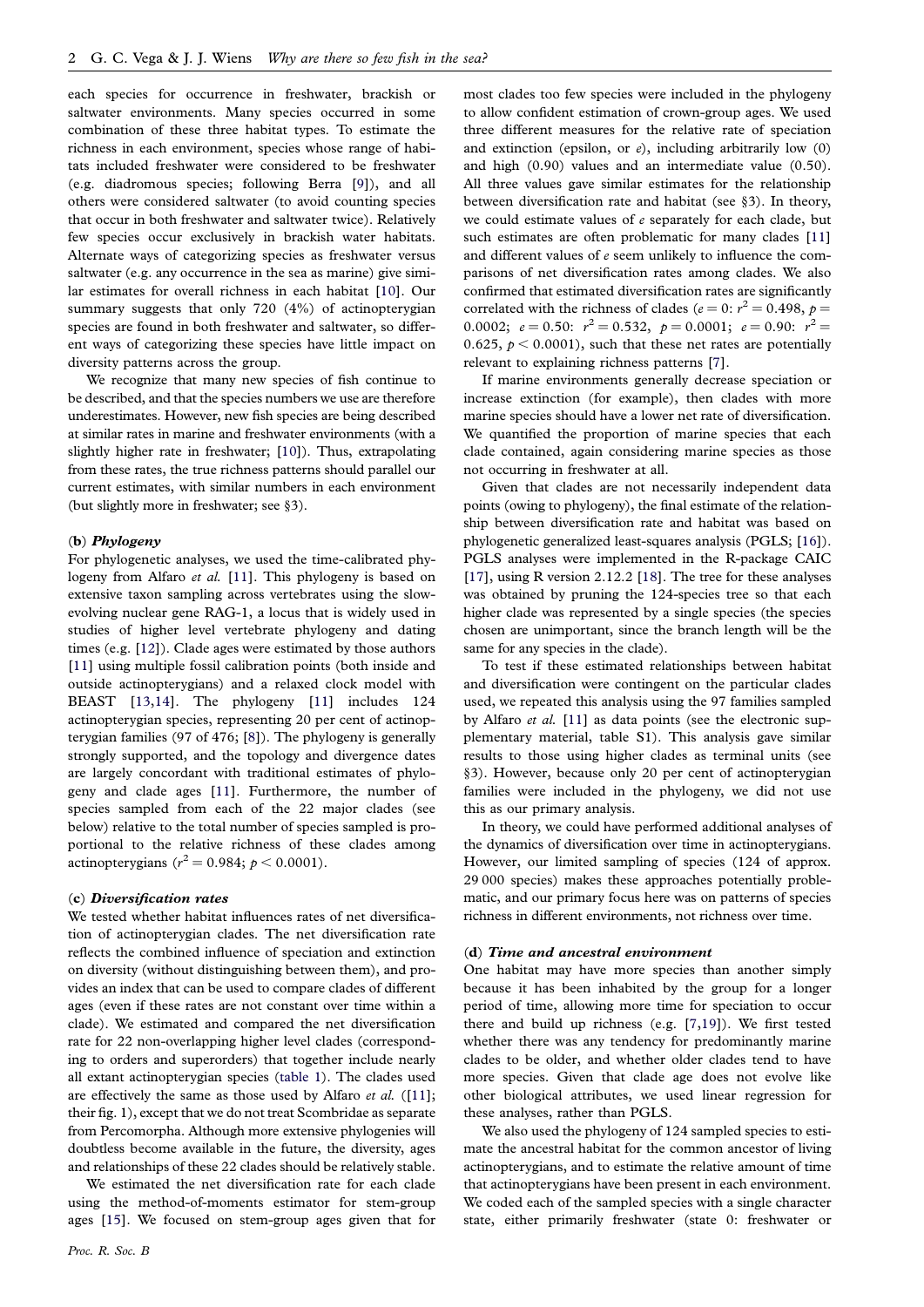| clade             | freshwater richness | saltwater richness  | % marine                 | total richness           |
|-------------------|---------------------|---------------------|--------------------------|--------------------------|
| Amiiformes        | $\mathbf 1$         | $\mathbf{0}$        | $\boldsymbol{0}$         | $\mathbf{1}$             |
| Argentiniformes   | $\boldsymbol{0}$    | 19                  | 100                      | 19                       |
| Aulopiformes      | 1                   | 254                 | 99.6                     | 255                      |
| Beryciformes      | 0                   | 254                 | 100                      | 254                      |
| Chondrostei       | 29                  | $\mathbf{0}$        | $\boldsymbol{0}$         | 29                       |
| Clupeomorpha      | 159                 | 224                 | 58.4                     | 383                      |
| Elopomorpha       | 47                  | 931                 | 95.2                     | 978                      |
| Esociformes       | 12                  | $\boldsymbol{0}$    | $\boldsymbol{0}$         | 12                       |
| Galaxiiformes     | 51                  | $\boldsymbol{0}$    | $\mathbf{0}$             | 51                       |
| Lampriformes      | $\mathbf{0}$        | 24                  | 100                      | 24                       |
| Myctophiformes    | 0                   | 254                 | 100                      | 254                      |
| Ophidiiformes     | 7                   | 498                 | 98.6                     | 505                      |
| Osmeriiformes     | 41                  | 206                 | 83.4                     | 247                      |
| Ostariophysi      | 9267                | 83                  | $0.8\,$                  | 9350                     |
| Osteoglossomorpha | 216                 | $\mathbf{0}$        | $\mathbf{0}$             | 216                      |
| Percomorpha       | 5090                | 11535               | 69.3                     | 16625                    |
| Percopsiformes    | 9                   | $\mathbf{0}$        | $\mathbf{0}$             | 9                        |
| Polymixiiformes   | $\boldsymbol{0}$    | 10                  | 100                      | 10                       |
| Polypteriformes   | 12                  | $\boldsymbol{0}$    | $\boldsymbol{0}$         | 12                       |
| Salmoniiformes    | 207                 | $\boldsymbol{0}$    | 0                        | 207                      |
| Stomiiformes      | $\mathbf{0}$        | 411                 | 100                      | 411                      |
| Zeiformes         | 0                   | 33                  | 100                      | 33                       |
| totals            | 15 1 49             | 14736               |                          | 29885                    |
| clade             | stem age            | div. rate $(e = 0)$ | div. rate ( $e = 0.50$ ) | div. rate ( $e = 0.90$ ) |
| Amiiformes        | 231.12              | $\mathbf{0}$        | $\mathbf{0}$             | $\boldsymbol{0}$         |
| Argentiniformes   | 166.84              | 0.0176              | 0.0138                   | 0.0062                   |
| Aulopiformes      | 152.72              | 0.0363              | 0.0318                   | 0.0214                   |
| Beryciformes      | 127.94              | 0.0433              | 0.0379                   | 0.0256                   |
| Chondrostei       | 269.98              | 0.0125              | 0.0100                   | 0.0049                   |
| Clupeomorpha      | 150.22              | 0.0396              | 0.0350                   | 0.0244                   |
| Elopomorpha       | 203.98              | 0.0338              | 0.0304                   | 0.0225                   |
| Esociformes       | 112.52              | 0.0221              | 0.0166                   | 0.0066                   |
| Galaxiiformes     | 133.90              | 0.0294              | 0.0243                   | 0.0134                   |
| Lampriformes      | 124.45              | 0.0255              | 0.0203                   | 0.0096                   |
| Myctophiformes    | 147.56              | 0.0375              | 0.0329                   | 0.0222                   |
| Ophidiiformes     | 117.67              | 0.0529              | 0.0470                   | 0.0335                   |
| Osmeriiformes     | 114.27              | 0.0482              | 0.0422                   | 0.0284                   |
| Ostariophysi      | 150.22              | 0.0609              | 0.0563                   | 0.0455                   |
| Osteoglossomorpha | 195.17              | 0.0275              | 0.0240                   | 0.0160                   |
| Percomorpha       | 110.57              | 0.0879              | 0.0816                   | 0.0671                   |
| Percopsiformes    | 108.70              | 0.0202              | 0.0148                   | 0.0054                   |
| Polymixiiformes   | 131.73              | 0.0175              | 0.0129                   | 0.0049                   |
| Polypteriformes   | 298.32              | 0.0083              | 0.0063                   | 0.0025                   |
| Salmoniiformes    | 112.52              | 0.0474              | 0.0413                   | 0.0273                   |
| Stomiiformes      | 114.27              | 0.0527              | 0.0466                   | 0.0327                   |
| Zeiformes         | 108.70              | 0.0322              | 0.0261                   | 0.0132                   |

<span id="page-2-0"></span>Table 1. Species richness, habitat distribution, geographical range area, age and estimated diversification rates for 22 clades of actinopterygian fishes.

freshwater + brackish), primarily marine (state 1: marine or marine + brackish) or widespread (state 2: freshwater +  $brackish + marine$ ). We then reconstructed the ancestral states using maximum likelihood. We estimated the likelihood and parameters for two models using BayesTraits ([\[20\]](#page-5-0); [http://](http://www.evolution.reading.ac.uk/BayesTraits.html) [www.evolution.reading.ac.uk/BayesTraits.html\)](http://www.evolution.reading.ac.uk/BayesTraits.html). First, using a model with a single rate for all transitions. Second, using a model with a separate rate for all six possible transitions  $(q01, q10, q02, q20, q12, q12)$  and  $q21$ ). We then estimated the Akaike information criterion (AIC) [[21\]](#page-5-0) for each model (with AIC =  $2k - (2(\text{log}L))$ , where k is the number of parameters in each model and L is the likelihood. The model with the lowest AIC was considered to have the best fit, and was used in reconstructions. We found that the one-rate

model has a better fit than the six-rate model (one rate:  $log L = -94.43$ , AIC = 190.86; six-rate:  $log L = -90.79$ ,  $AIC = 193.58$ .

We then visualized the ancestral state for each node using Mesquite version 2.74 [\[22](#page-5-0)]. A state was considered to be unambiguously supported at a given node using the standardlikelihood decision threshold of 2.0, when the difference between the log likelihoods with and without the state fixed at that node is 2 units or more. We then determined the oldest unambiguous occurrence of each habitat on the tree. The full tree is shown in electronic supplementary material, figure S1. We also performed a limited set of analyses incorporating fossil taxa (see electronic supplementary material, appendix S1).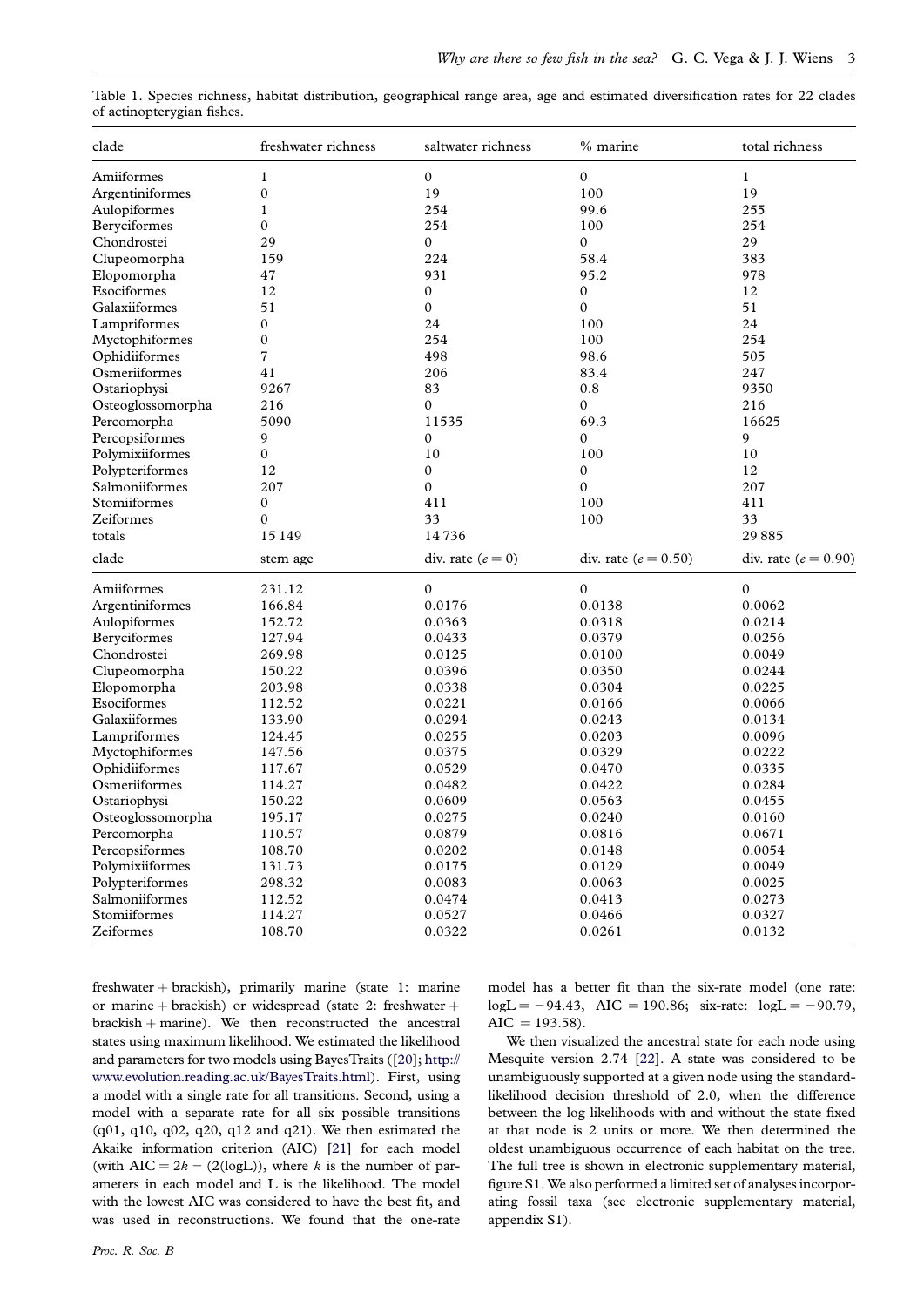<span id="page-3-0"></span>

Figure 1. Summary of actinopterygian phylogeny, habitats and diversity patterns. (a) Phylogeny of 22 major clades of actinopterygians [\[11](#page-5-0)], showing maximum-likelihood reconstruction of habitats (using the best-fitting one-rate Mk1 model), summarized from the full 124-species tree (see electronic supplementary material, figure S1). (b) Patterns of species richness in the 22 major clades, indicating the proportion of freshwater and saltwater species. Note that in  $(a)$  species are coded as freshwater (freshwater only or fresh + brackish), saltwater (saltwater only or salt + brackish), or both, but in (b) all species are assigned to one habitat or another (i.e. freshwater based on any occurrence in freshwater, saltwater if there is no occurrence in freshwater).

A potential criticism of these analyses is that the effects of habitat on diversification of clades might bias our ancestral reconstructions [[23\]](#page-5-0). However, our results (see below) show that there is no evidence that habitat influences diversification (and these latter analyses are not contingent on ancestral-state reconstructions). Furthermore, current methods that integrate ancestral-state reconstruction and trait-dependent rates of diversification would be problematic to apply given the very large number of actinopterygian species (e.g. [[24\]](#page-5-0)).

### 3. RESULTS

The number of actinopterygian species in freshwater habitats is similar to that in saltwater environments (15 149 versus 14 736, respectively; [table 1](#page-2-0)), despite the striking disparity in the surface area and volume of each environment. There is no relationship between the net diversification rates of the 22 higher clades and the proportion of saltwater species that they contain ( $e = 0$ :  $\bar{r}^2 = 0.040,~~ p = 0.354;~~ e = 0.50; ~~ r^2 = 0.037, ~~ p = 0.040, ~~ p = 0.037.$ 0.391;  $e = 0.90$ ,  $r^2 = 0.022$ ;  $p = 0.507$ ). Using 97 families instead of 22 higher clades also shows no relationship between habitat and net diversification rate

 $(e = 0; r^2 = 0.005, p = 0.458; e = 0.50; r^2 = 0.001,$  $p = 0.708; e = 0.90; r^2 = 0.001, p = 0.709$ ). There is a non-significant trend for clades with more freshwater species to be older ( $r^2 = 0.149$ ;  $p = 0.076$ ), but no tendency for older clades to have more species ( $r^2 = 0.028$ ,  $p = 0.453$ ; see also [[25](#page-5-0)]).

Likelihood reconstructions on the time-calibrated phylogeny suggest that the common ancestor of living actinopterygians occurred in freshwater (either partly or exclusively), roughly 300 Ma (figure 1; but note that this clade may be considerably older; [\[26](#page-5-0)]). Indeed, the three successive extant clades closest to the root occur predominantly in freshwater, as do many other clades near the actinopterygian root (figure 1). Among the species sampled, the oldest clades that are reconstructed as unambiguously marine are approximately 180 Myr old. Reconstructions incorporating fossil taxa also tentatively support the hypothesis that the most recent common ancestor of actinopterygians occurred in freshwater (see electronic supplementary material, appendix S1 and figure S2).

Species richness in both environments is dominated by two relatively recent clades (figure 1). Specifically, ostariophysans have 9350 species (99% freshwater;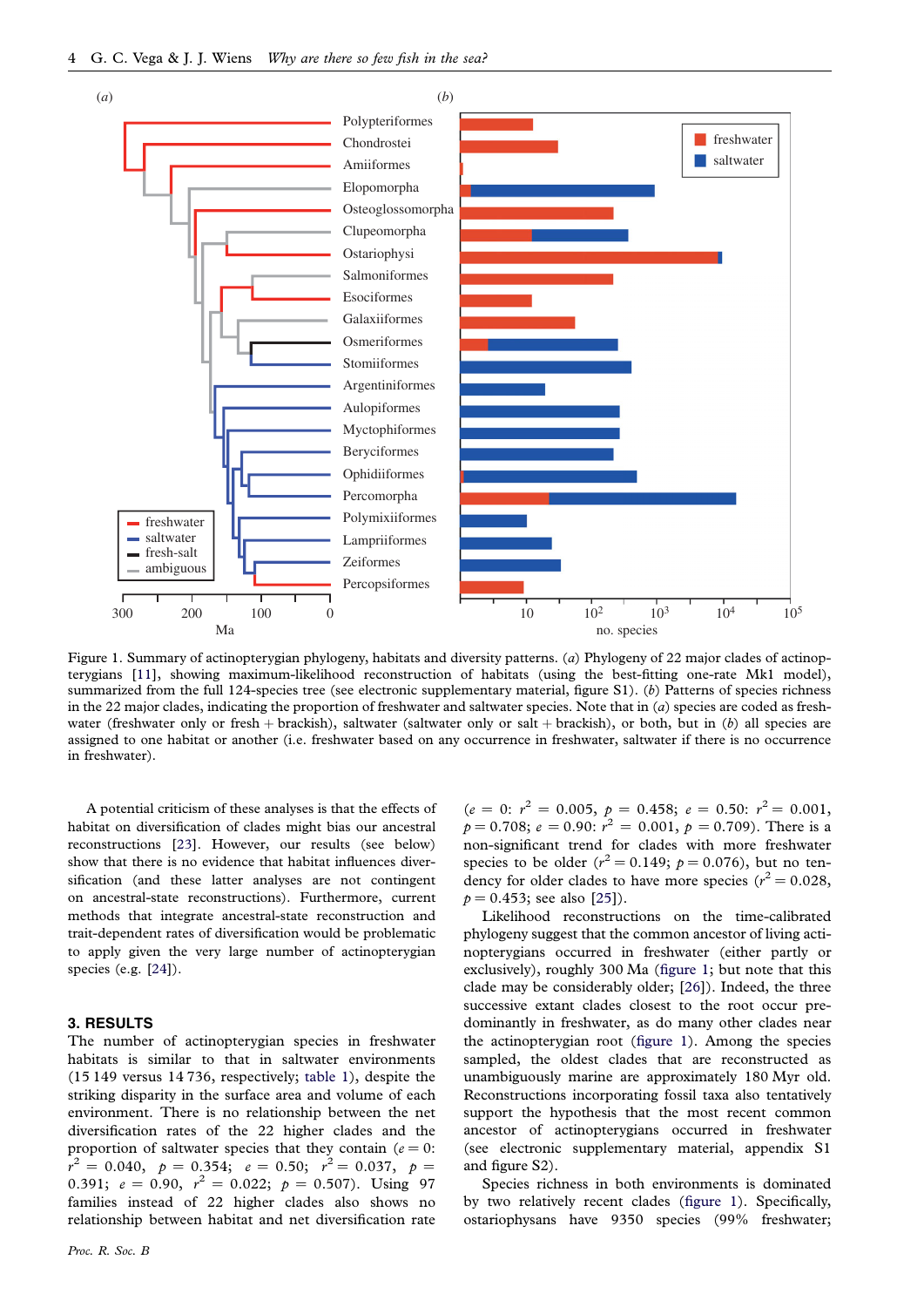including 61% of all freshwater species) and have a stem age of 150 Myr, whereas percomorphs have 16 016 species (69% saltwater, including 77% of all marine species), with a stem age of 111 Myr ([table 1\)](#page-2-0). The presence of ostariophysans in freshwater habitats may have been inherited from the ancestor of living actinopterygians (even though many intervening branches are ambiguously reconstructed; [figure 1\)](#page-3-0). In contrast, the phylogeny shows clearly that there have been repeated invasions of freshwater environments from marine ancestors within Percomorpha in the past approximately 100 Myr (accounting for roughly 33% of all freshwater species; see electronic supplementary material, figure S1). Overall, our results show that most of extant marine actinopterygian biotas are derived from a relatively recent radiation (percomorphs), whereas freshwater biotas are a mixture of ancient lineages (e.g. gars), a major radiation (ostariophysans), and multiple invasions from marine environments that have spawned many major and minor radiations (e.g. cichlids, percids and poeciliids).

### 4. DISCUSSION

In this paper, we analyse the origins of patterns of diversity in the largest clade of vertebrates (actinopterygian fish) in order to help address the causes of diversity differences between marine and other environments. Overall, species richness of actinopterygians is similar in freshwater and marine habitats, despite the fact that freshwater environments occupy approximately 2 per cent of the Earth's surface and marine environments occupy approximately 70 per cent [\[1\]](#page-5-0). Thus, the question to answer is not why there are so many fish species in the sea, but why there are so few. We find no evidence that either environment alone has a significant influence on net diversification rates (speciation–extinction) in actinopterygians. We also find little evidence that either marine or freshwater clades are generally older, or that the age of these clades is related to their richness. The oldest clade reconstructed unambiguously as freshwater is much older than the oldest clade unambiguously reconstructed as marine (300 versus 180 Myr), which suggests that greater age in freshwater environments has not led to dramatically higher species richness (contrary to the time-for-speciation hypothesis; [[7](#page-5-0),[19](#page-5-0)]). Instead, species richness in both environments is dominated by two relatively recent clades (ostariophysans and percomorphs) that diversified over roughly similar time frames (relative to the age of actinopterygians) to produce similar richness in each environment.

Remarkably, our ancestral reconstructions suggest that all extant marine actinopterygian fish are derived from a freshwater ancestor (i.e. the most recent ancestor of all living actinoptyergians). Although this result clearly depends on taxon sampling (and other factors), our sampling of extant higher level actinopterygian clades is relatively complete [\[11\]](#page-5-0), and analyses with fossil taxa also support this hypothesis (electronic supplementary material, appendix S1 and figure S2). Surveys of the fossil record [[27](#page-5-0)] show that actinopterygians have been present in both marine and freshwater environments for long periods of time, but with many extinctions, and the high modern diversity in both environments is not reflected in the older fossil record (i.e. less than 100 genera in each environment through most of the Mesozoic; [\[27](#page-5-0)]). Even if the earliest actinopterygians were primitively marine, our results nevertheless suggest that extant marine fishes were derived from the living descendants of the early freshwater lineages ([figure 1\)](#page-3-0). In addition, although some groups that are predominately freshwater today may have included marine species in the past (e.g. Amiiformes [[28](#page-5-0)]) or had marine ancestors (electronic supplementary material, figure S2), this observation further supports the role of ancient marine extinctions in driving modern patterns of actinopterygian richness. We hypothesize that ancient extinction in marine environments may help explain low marine fish diversity, even though the impact of extinction is not apparent from the net diversification rates of the surviving clades. Interestingly, many other major marine vertebrate groups are derived from terrestrial ancestors and have subsequently gone extinct (e.g. plesiosaurs, ichthyosaurs and mosasaurs) only to be replaced by other marine clades of terrestrial origin (e.g. cetaceans; [\[6\]](#page-5-0)). We speculate that the relatively low diversity of other ancient marine clades (e.g. sponges, cnidarians and chondrichthyans; [[5](#page-5-0)–[6\]](#page-5-0)) might also reflect the long-term impacts of extinction (and/or slow recovery from extinctions). Testing this hypothesis quantitatively will be an important area for future research.

Our results may offer insights on the general question of why there are so few species in marine environments (e.g.  $[1-2,5]$  $[1-2,5]$  $[1-2,5]$ ). By focusing on a group that occurs in both marine and freshwater environments (but with low richness per unit area in marine environments), we can evaluate which of the many proposed hypotheses for lower marine richness can explain the relatively limited diversity of marine fish. Our comparisons do not support hypotheses for low marine diversity based primarily on the physical medium of water (recent review in Vermeij & Grosberg [[2](#page-5-0)]), given that marine fish have low diversity per unit area relative to freshwater overall. We also do not support hypotheses based on differences in net primary productivity (NPP in Petagrams of carbon/year): NPP for the oceans is 48.5 Pg/yr and is 56.4 Pg/yr for terrestrial environments [\[29\]](#page-6-0), but only 0.4 Pg/yr for lakes and streams ([[30\]](#page-6-0)). Although freshwater habitats can also have significant inputs from adjacent terrestrial environments [\[31\]](#page-6-0), these inputs would have to nearly match the NPP of all terrestrial environments combined to allow freshwater productivity to match that of marine environments, which is clearly not possible (and terrestrial inputs into streams and rivers can also contribute to marine productivity). Thus, actinopterygian fish illustrate that global diversity patterns need not be determined primarily by area or productivity. However, we note that there is considerable heterogeneity in the richness, area and productivity of different marine habitats, such as coral reefs versus open ocean, that remains to be untangled. Similarly, higher rates of herbivory in marine environments are unlikely to explain low marine diversity of fish, since these rates are high in freshwater habitats as well [[32](#page-6-0)]. Instead, we suggest that those hypotheses based on more effective barriers to dispersal (promoting speciation, endemism and provincialism [\[1,2,5\]](#page-5-0)) might apply to both terrestrial and freshwater environments, and might help explain low marine richness in fish and other groups (despite some debate regarding the magnitude and the extent of differences between marine versus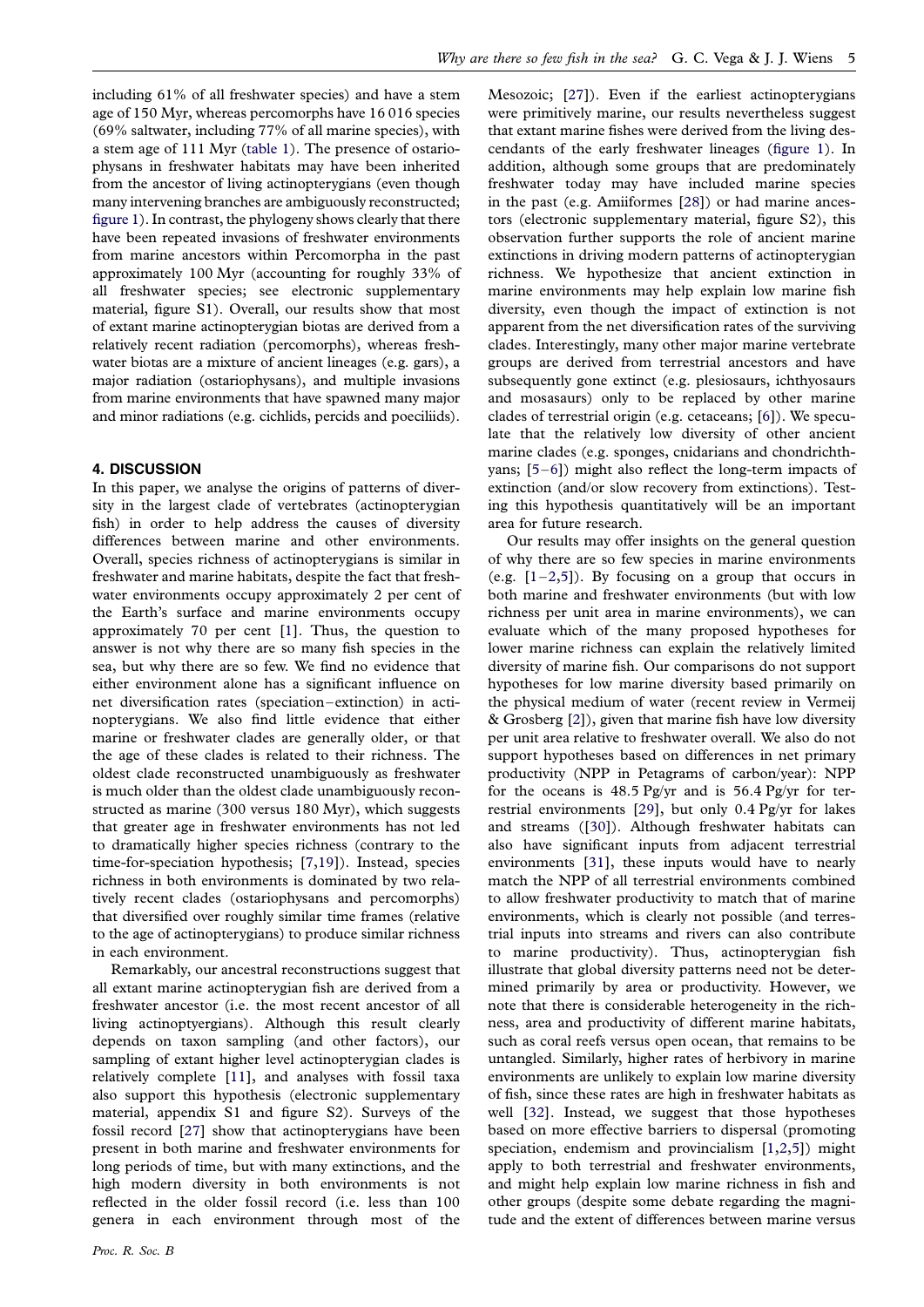<span id="page-5-0"></span>terrestrial dispersal and speciation; [[33](#page-6-0)–[36](#page-6-0)]). Furthermore, within marine environments, actinopterygian fish (and many other marine groups) show high species richness in the geographically complex Indo-Pacific ocean region and relatively low richness in most other regions [\[37\]](#page-6-0). This pattern potentially supports the importance of spatial habitat heterogeneity and associated limits on dispersal (and lack thereof in many other marine regions), although the causes of high diversity in this region are not fully resolved [\[37](#page-6-0)–[39\]](#page-6-0). We speculate that these geographical effects may be particularly important in how they affect diversification after major extinction events, given that for some groups the oceans may have been recolonized from freshwater or terrestrial habitats.

Finally, our results suggest many intriguing questions for future studies of both fish and other terrestrial, freshwater and marine organisms. Are freshwater taxa a reasonable proxy for those in terrestrial organisms, or might they be even more sensitive to dispersal barriers than most terrestrial organisms? What specific properties of marine and terrestrial environments and organisms make them more or less prone to dispersal? Do other marine clades show signatures of re-colonization from terrestrial or freshwater environments (or lower diversity relative to age, for those clades that have remained continuously in marine environments)? What properties of the ostariophysans and percomorphs explain their remarkable radiations relative to other actinopterygian clades? Are other major clades in freshwater as ancient as the basal actinopterygians? Are they primarily derived from marine or terrestrial ancestors? These and other questions should become increasingly tractable as more large-scale timecalibrated phylogenies [11] and databases of ecological traits [8] become available.

We thank A. Dornburg for providing the tree from Alfaro et al. [11]. We thank G. Carvalho, M. Dawson, M. Friedman, J. Levinton and two anonymous reviewers for helpful comments that improved the manuscript, and M. Alfaro and F. Santini for advice and encouragement.

#### **REFERENCES**

- 1 May, R. M. 1994 Biological diversity: differences between and land and sea. Phil. Trans. R. Soc. Lond. B 343, 105–111. ([doi:10.1098/rstb.1994.0014](http://dx.doi.org/10.1098/rstb.1994.0014))
- 2 Vermeij, G. J. & Grosberg, R. K. 2010 The great divergence: when did diversity on land exceed that in the sea? Int. Comp. Biol. 50, 675–682. ([doi:10.1093/icb/icq078\)](http://dx.doi.org/10.1093/icb/icq078)
- 3 Mora, C., Tittensor, D. P., Adl, S., Simpson, A. G. B. & Worm, B. 2011 How many species are there on Earth and in the Ocean? PLoS Biol. 9, e1001127. ([doi:10.1371/](http://dx.doi.org/10.1371/journal.pbio.1001127) [journal.pbio.1001127\)](http://dx.doi.org/10.1371/journal.pbio.1001127)
- 4 Helfman, G. S., Collette, B. B., Facey, D. E. & Bowen, B. W. 2009 The diversity of fishes, 2nd edn. West Sussex, UK: Wiley-Blackwell.
- 5 Benton, M. J. 2001 Biodiversity on land and in the sea. Geol. J. 36, 211–230. [\(doi:10.1002/gj.877](http://dx.doi.org/10.1002/gj.877))
- 6 Pough, F. H., Janis, C. M. & Heiser, J. B. 2009 Vertebrate life, 8th edn. San Francisco, CA: Pearson Benjamin Cummings.
- 7 Wiens, J. J. 2011 The causes of species richness patterns across space, time, and clades and the role of 'ecological limits'. Q. Rev. Biol. 86, 75–96. [\(doi:10.1086/659883\)](http://dx.doi.org/10.1086/659883)
- 8 Froese, R. & Pauly, D. Editors. 2011 FishBase. World Wide Web electronic publication. [www.fishbase.org](http://www.fishbase.org) (accessed January 2011).
- 9 Berra, T. M. 2001 Freshwater fish distribution. San Diego, CA: Academic Press.
- 10 Eschmeyer, W. N., Fricke, R., Fong, J. D. & Polack, D. A. 2010 Marine fish diversity: history of knowledge and discovery (Pisces). Zootaxa 2525, 19–50.
- 11 Alfaro, M. E., Santini, F., Brock, C. D., Alamillo, H., Dornburg, A., Carnevale, G., Rabosky, D. L. & Harmon, L. J. 2009 Nine exceptional radiations plus high turnover explain species diversity in jawed vertebrates. Proc. Natl Acad. Sci. USA 106, 13 410–13 414. [\(doi:10.1073/pnas.0811087106](http://dx.doi.org/10.1073/pnas.0811087106))
- 12 Hugall, A. F., Foster, R. & Lee, M. S. Y. 2007 Calibration choice, rate smoothing, and the pattern of tetrapod diversification according to the long nuclear gene RAG-1. Syst. Biol. 56, 543-563. ([doi:10.1080/](http://dx.doi.org/10.1080/10635150701477825) [10635150701477825\)](http://dx.doi.org/10.1080/10635150701477825)
- 13 Drummond, A. J., Ho, S. Y. W., Phillips, M. J. & Rambaut, A. 2006 Relaxed phylogenetics and dating with confidence. PLoS Biol. 4, e88. ([doi:10.1371/jour](http://dx.doi.org/10.1371/journal.pbio.0040088)[nal.pbio.0040088](http://dx.doi.org/10.1371/journal.pbio.0040088))
- 14 Drummond, A. J. & Rambaut, A. 2007 BEAST: Bayesian evolutionary analysis by sampling trees. BMC Evol. Biol. 7, 214. ([doi:10.1186/1471-2148-7-214\)](http://dx.doi.org/10.1186/1471-2148-7-214)
- 15 Magallon, S. & Sanderson, M. J. 2001 Absolute diversification rates in angiosperm clades. Evolution 55, 1762–1780. [\(doi:10.1111/j.0014-3820.2001.tb00826.x](http://dx.doi.org/10.1111/j.0014-3820.2001.tb00826.x))
- 16 Martins, E. P. & Hansen, T. F. 1997 Phylogenies and the comparative method: a general approach to incorporating phylogenetic information into the analysis of interspecific data. Am. Nat. 149, 646–667. ([doi:10.1086/286013\)](http://dx.doi.org/10.1086/286013)
- 17 Orme, C. D. 2007 CAIC (v1.0.4–94) package for R. See <http://r-forge.rproject.org/projects/caic/>
- 18 R Development Core Team. 2010 R: a language and environment for statistical computing. Vienna, Austria: R Foundation for Statistical Computing.
- 19 Stephens, P. R. & Wiens, J. J. 2003 Explaining species richness from continents to communities: the time-forspeciation effect in emydid turtles. Am. Nat. 161, 112–128. [\(doi:10.1086/345091](http://dx.doi.org/10.1086/345091))
- 20 Pagel, M., Meade, A. & Barker, D. 2004 Bayesian estimation of ancestral character states on phylogenies. Syst. Biol. 53, 673–684. ([doi:10.1080/10635150490522232\)](http://dx.doi.org/10.1080/10635150490522232)
- 21 Akaike, H. 1983 Information measures and model selection. Int. Stat. Inst. 22, 277–291.
- 22 Maddison, W. P. & Maddison, D. R. 2010 Mesquite: a modular system for evolutionary analysis. Version 2.72. See [http://mesquiteproject.org.](http://mesquiteproject.org)
- 23 Maddison, W. P. 2006 Confounding asymmetries in evolutionary diversification and character change. Evolution 60, 1743–1746. [\(doi:10.1111/j.0014-3820.2006.](http://dx.doi.org/10.1111/j.0014-3820.2006.tb00517.x) [tb00517.x](http://dx.doi.org/10.1111/j.0014-3820.2006.tb00517.x))
- 24 FitzJohn, R. G., Maddison, W. P. & Otto, S. P. 2009 Estimating trait dependent speciation and extinction rates from incompletely resolved phylogenies. Syst. Biol. 58, 595–611. [\(doi:10.1093/sysbio/syp067](http://dx.doi.org/10.1093/sysbio/syp067))
- 25 Rabosky, D. L. 2009 Ecological limits on clade diversification in higher taxa. Am. Nat. 173, 662–674. [\(doi:10.](http://dx.doi.org/10.1086/597378) [1086/597378](http://dx.doi.org/10.1086/597378))
- 26 Friedman, M. & Blom, H. 2006 A new actinopterygian from the Famennian of East Greenland and the interrelationships of Devonian ray-finned fishes. *J. Paleontol*. 80, 1186–1204. ([doi:10.1666/0022-3360\(2006\)80](http://dx.doi.org/10.1666/0022-3360(2006)80[1186:ANAFTF]2.0.CO;2) [\[1186:ANAFTF\]2.0.CO;2\)](http://dx.doi.org/10.1666/0022-3360(2006)80[1186:ANAFTF]2.0.CO;2)
- 27 Cavin, L., Forey, P. L. & Lécuyer, C. 2007 Correlation between environment and Late Mesozoic ray-finned fish evolution. Palaeogeogr. Palaeoclimatol. Palaeoecol. 245, 353–367. [\(doi:10.1016/j.palaeo.2006.08.010\)](http://dx.doi.org/10.1016/j.palaeo.2006.08.010)
- 28 Grande, L. & Bemis, W. E. 1998 A comprehensive phylogenetic study of amiid fishes (Amiidae) based on comparative skeletal anatomy. An empirical search for